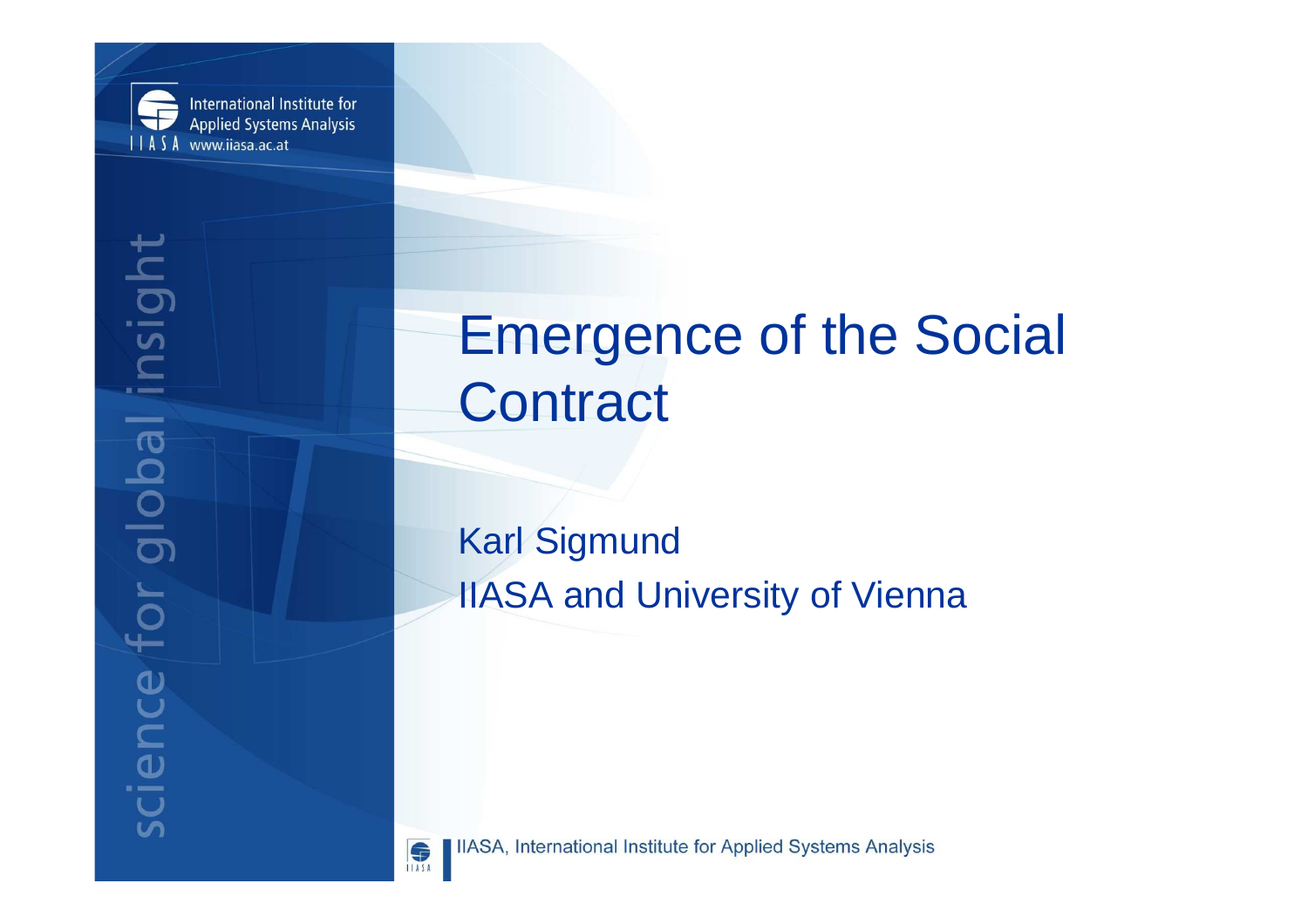# Evolutionary Game Theory

- • Population of players(not necessarily rational)
- •Subgroups meet and interact
- •Strategies: Types of behaviour

• Successful strategies spread in population

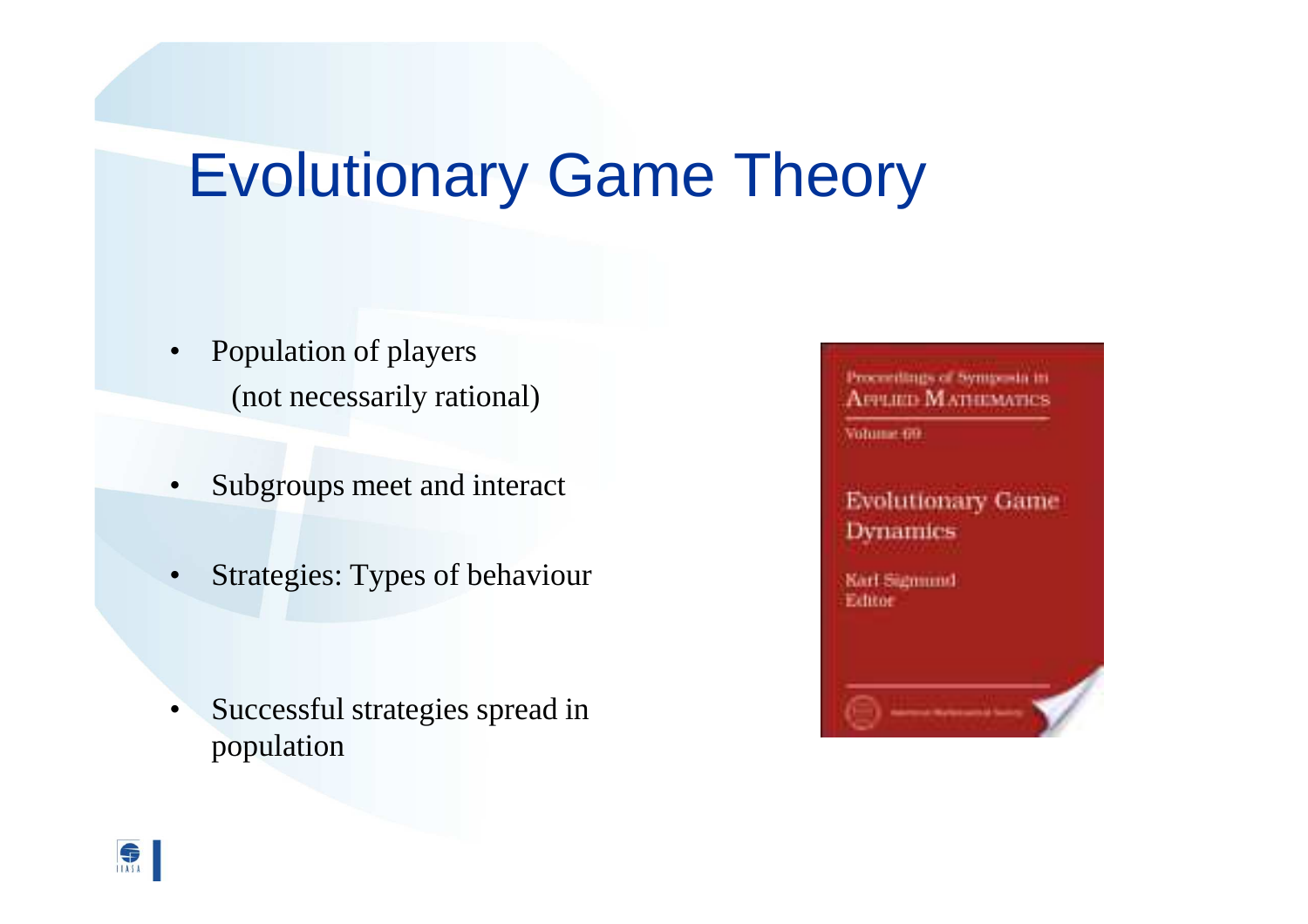## Free Rider Problem

Jean-Jacques Rousseau (1712-1778):

Stag Hunt Metapher

Social dilemmas

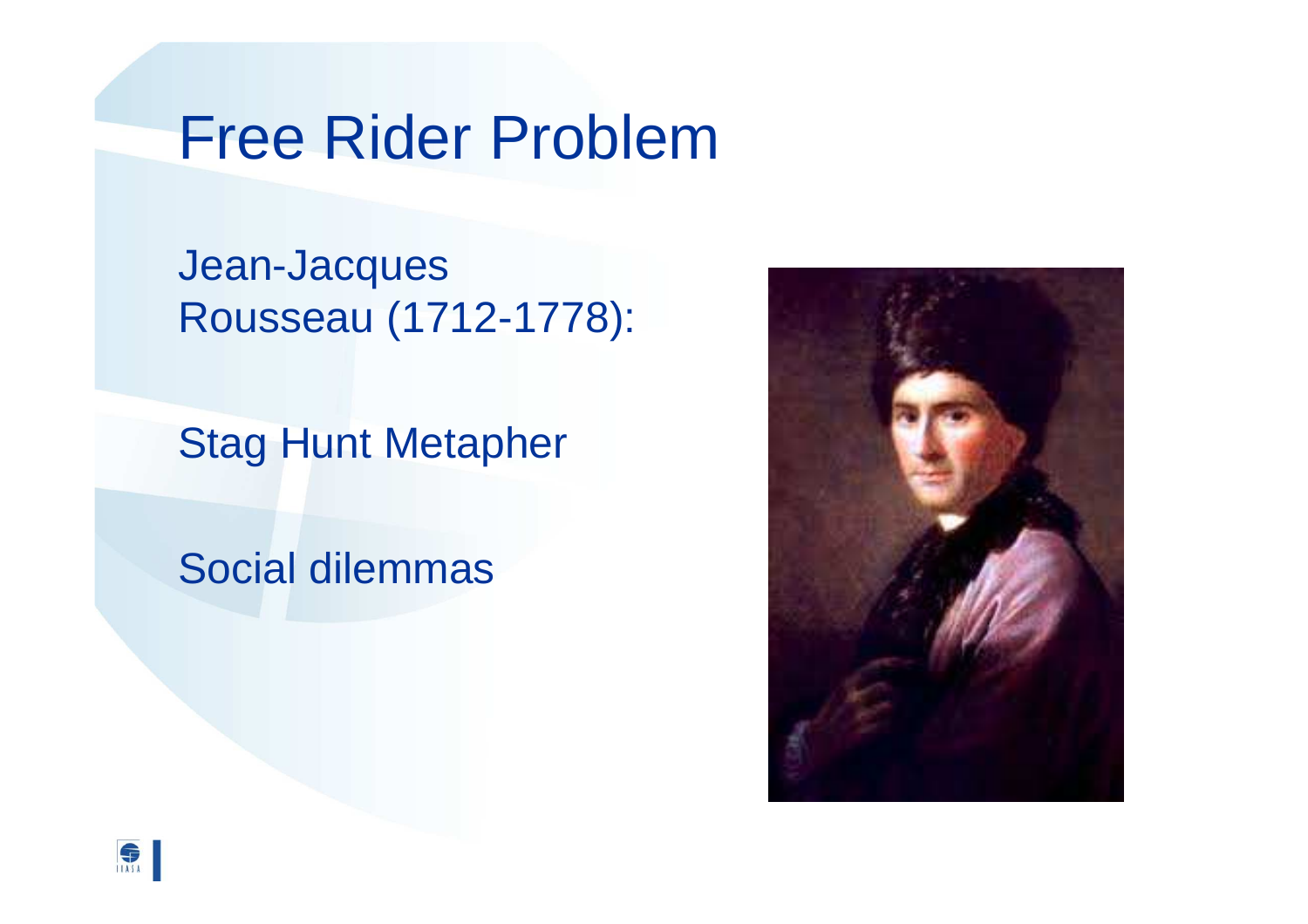## A 'Common Good' Game

4 playersmay contribute up to 20 dollars to common poolExperimenter doubles common poolDivides it equally among the 4 players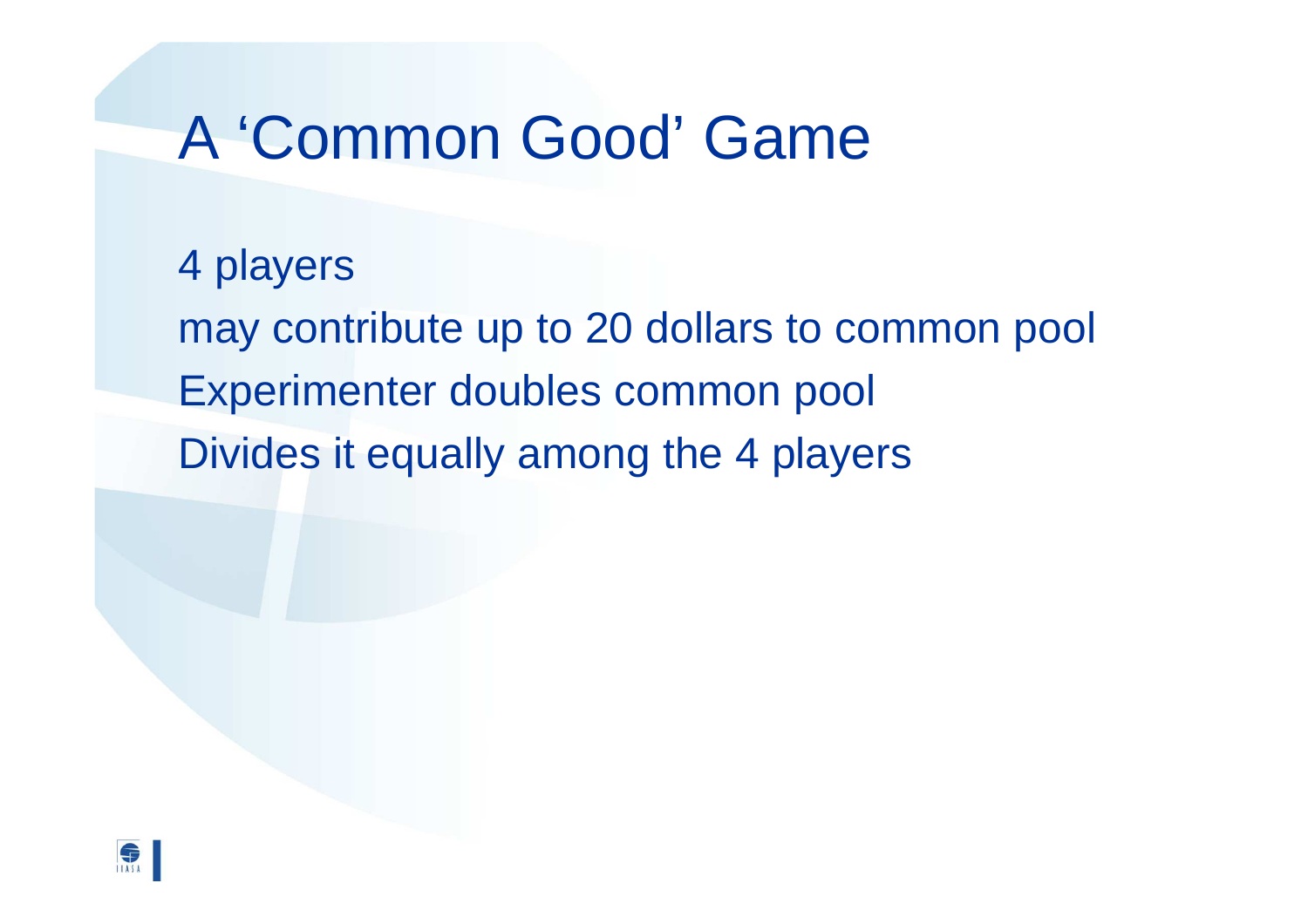

Herrmann, Thöni,Gächter (Nature 2009)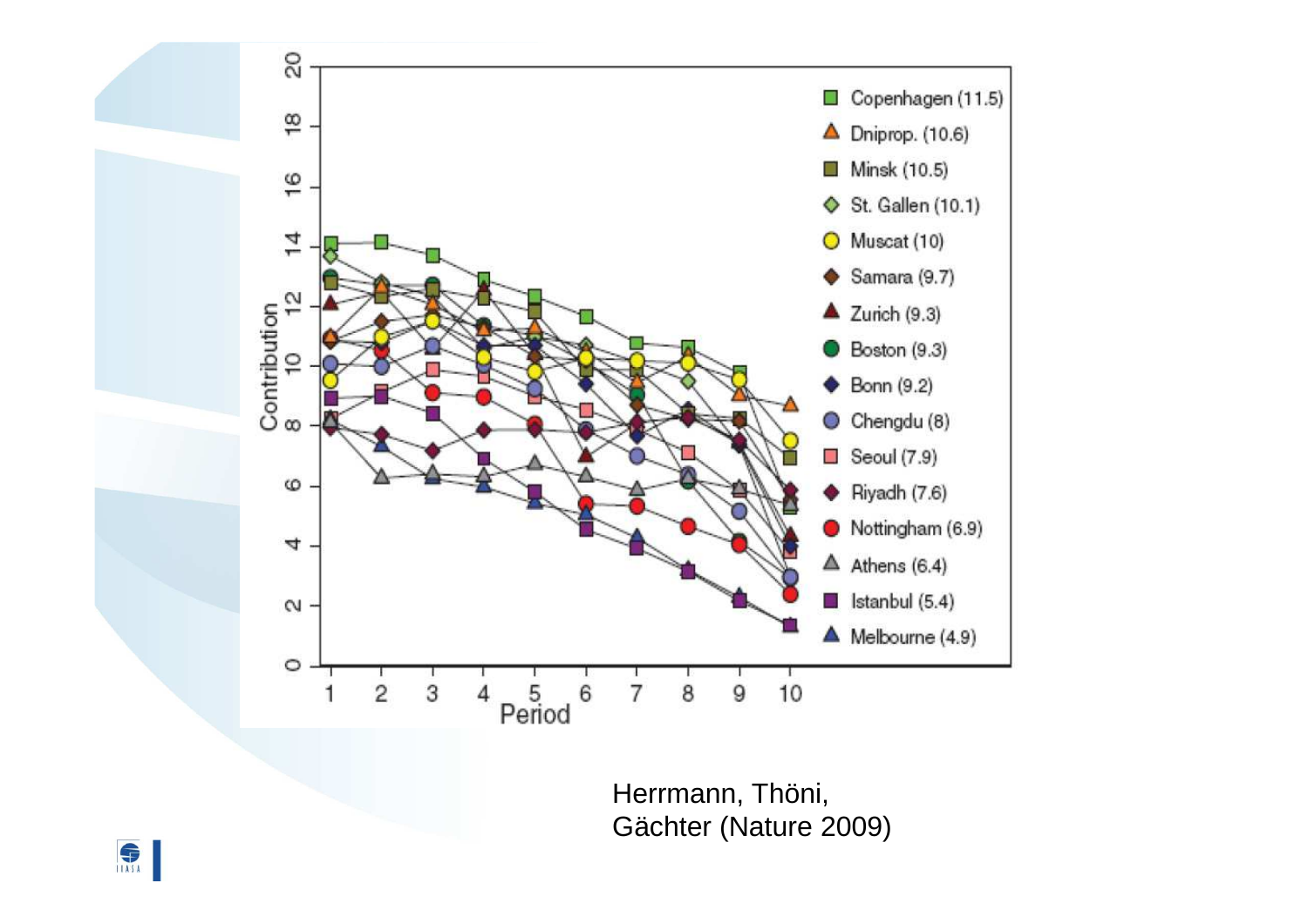## 'Peer Punishment'

After each round, players can impose fines on each otherA punished player loses 3 dollars per finePunishers pay a fee of 1 dollar for each fine(costly punishment)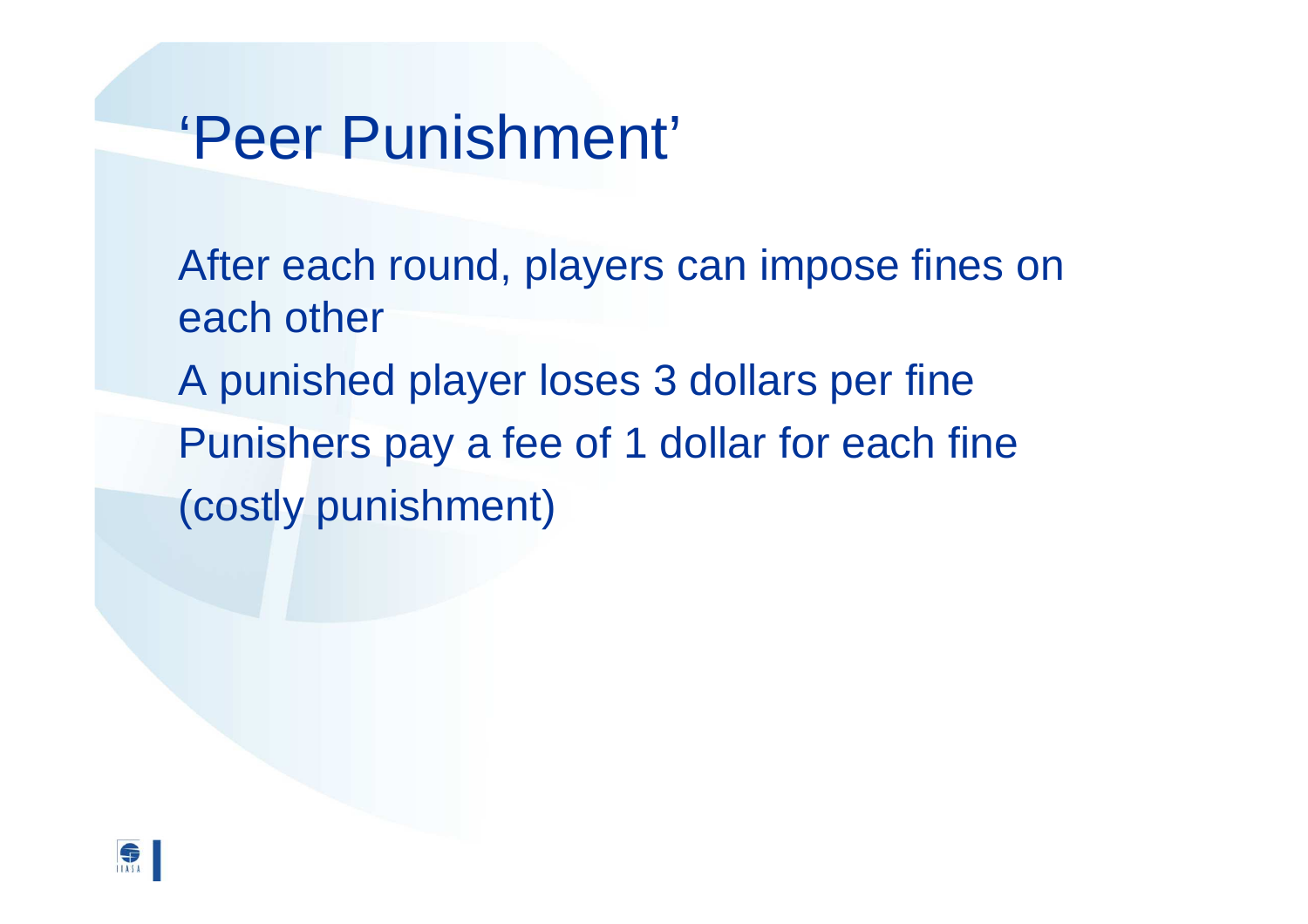## 'Peer Punishment'

After each round, players can impose fines on each otherA punished player loses 3 dollars per finePunishers pay a fee of 1 dollar for each fine(costly punishment)

Sanctions provide incentives to contributeBut players can free-ride on sanctions provided by others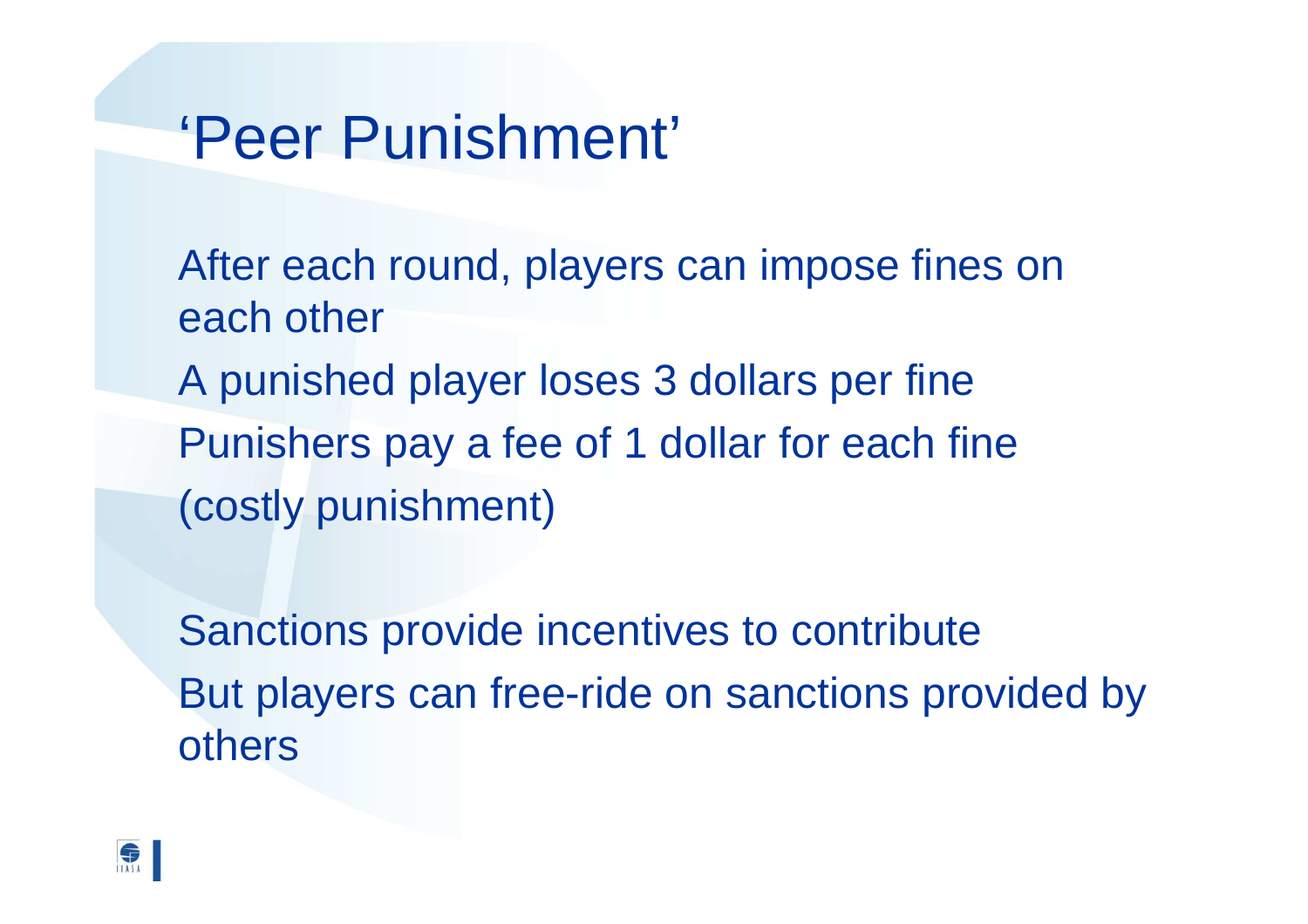## Opting out?

If game is voluntary,players can abstain from joint enterprise.Non-participants do something on their own.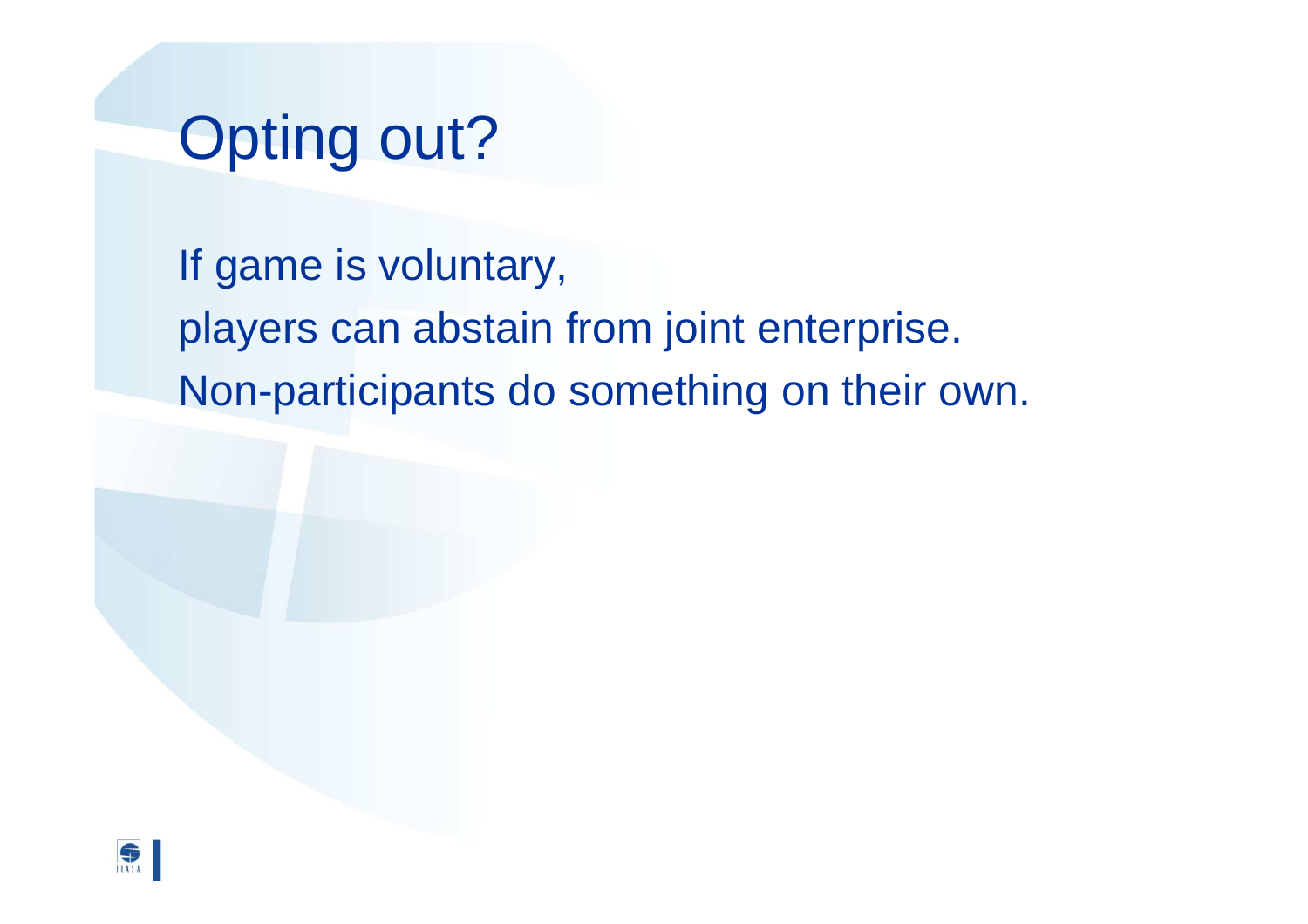## Opting out?

If game is voluntary,players can abstain from joint enterprise.Non-participants do something on their own.Four strategies:(a) don't participate(b) participate, but do not contribute (free riders)(c) participate, contribute, but not to sanctions (second order free riders)(d) participate, contribute, punish (pro-social)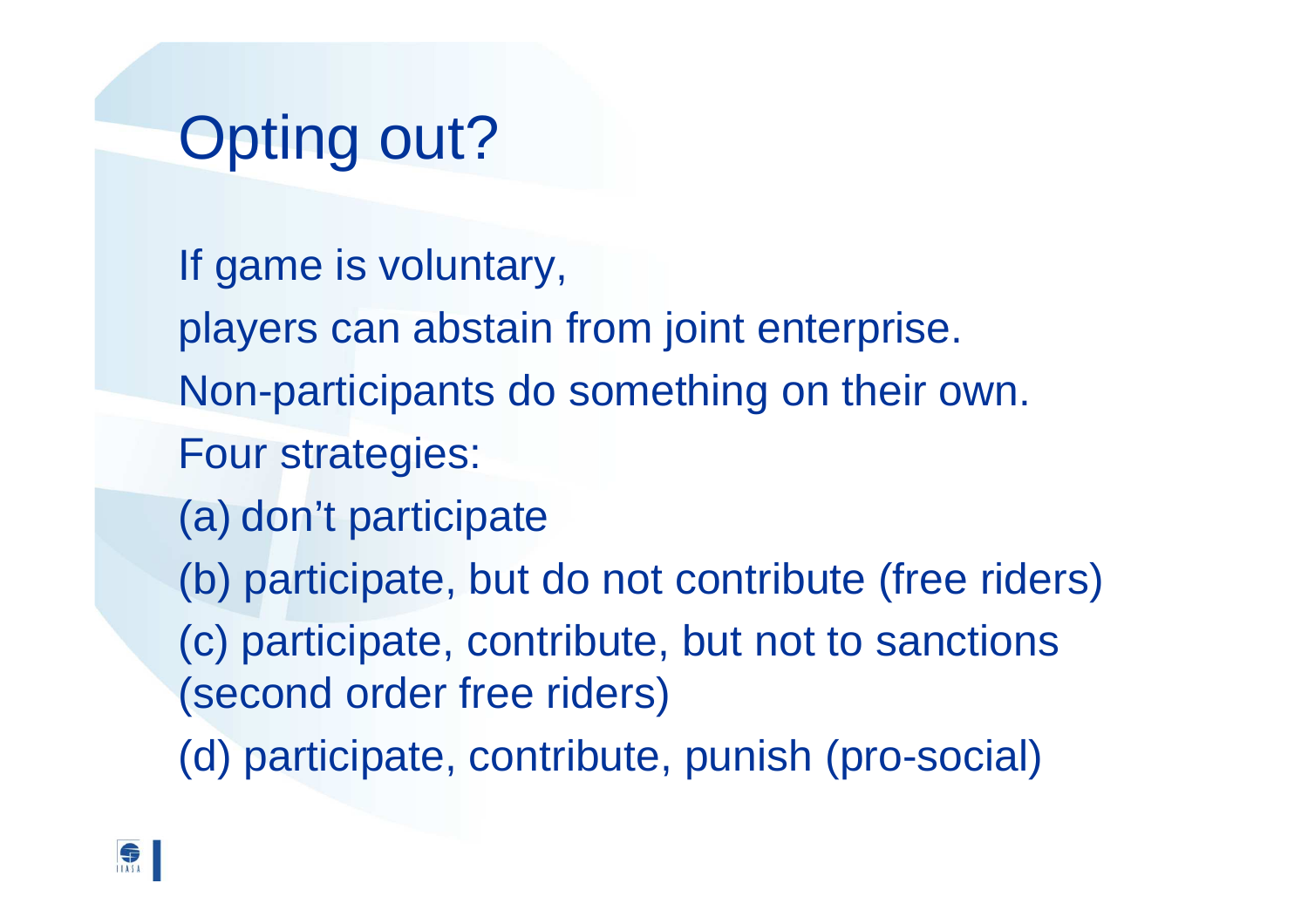## Voluntary games



non participants 1st order free riders 2nd order free riderspro-social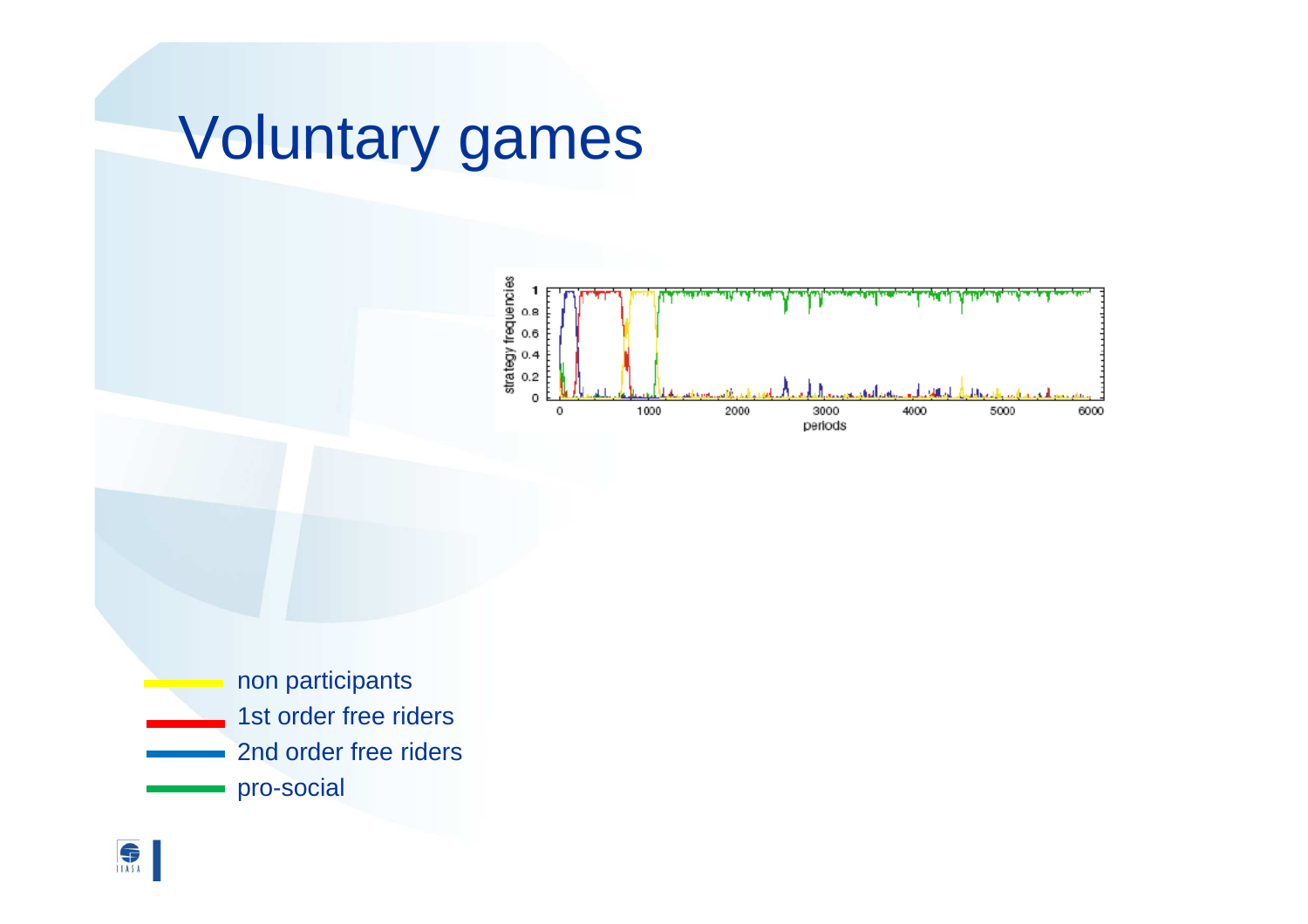## Voluntary vs. compulsory games



non participants 1st order free riders2nd order free riderspro-social

Hauert, Traulsen, Nowak, Brandt, Sigmund (Science 2007)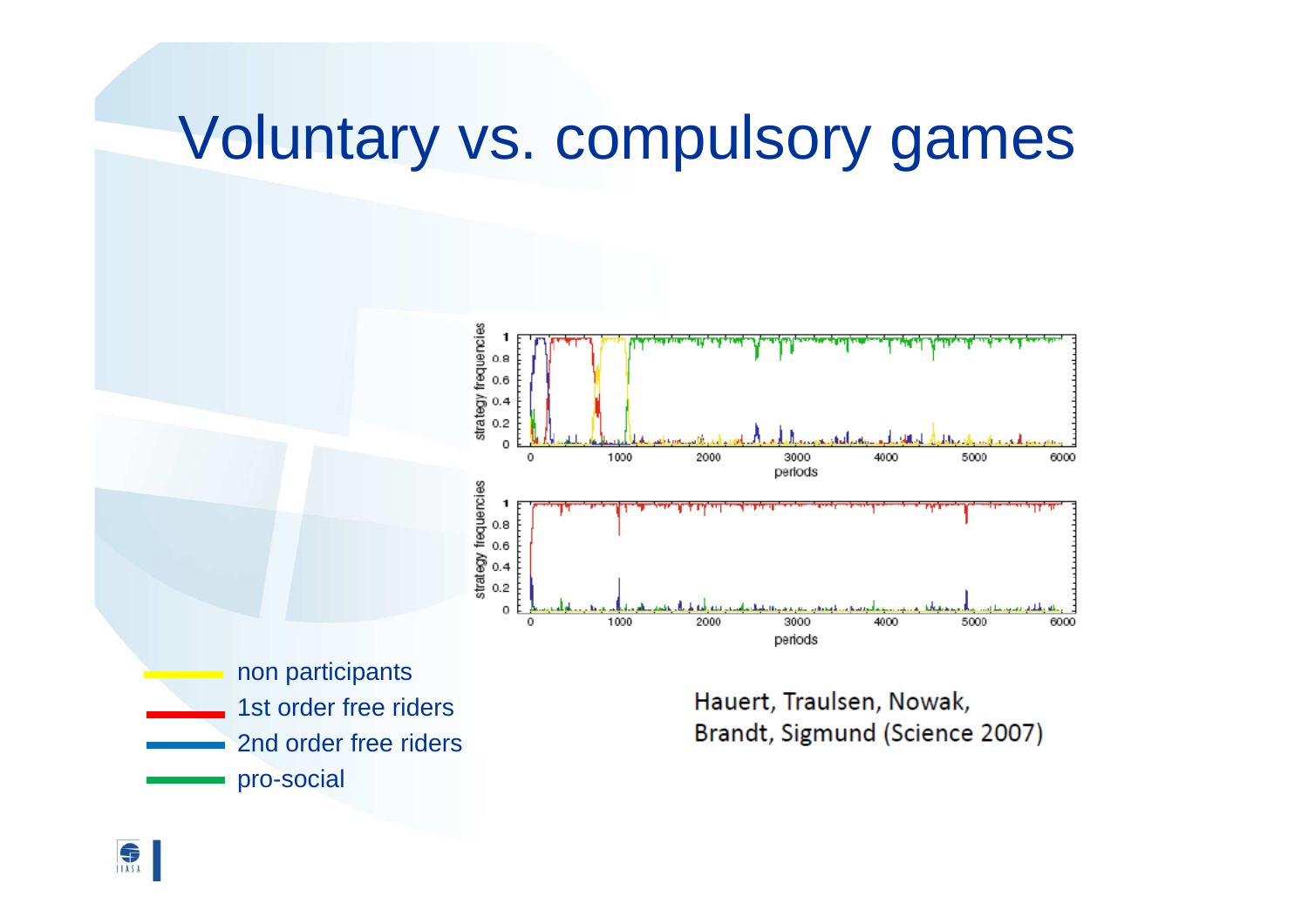#### 'Governing the Commons'

, Institutions are tools that offer incentives to enablehumans to overcomesocial dilemmas'

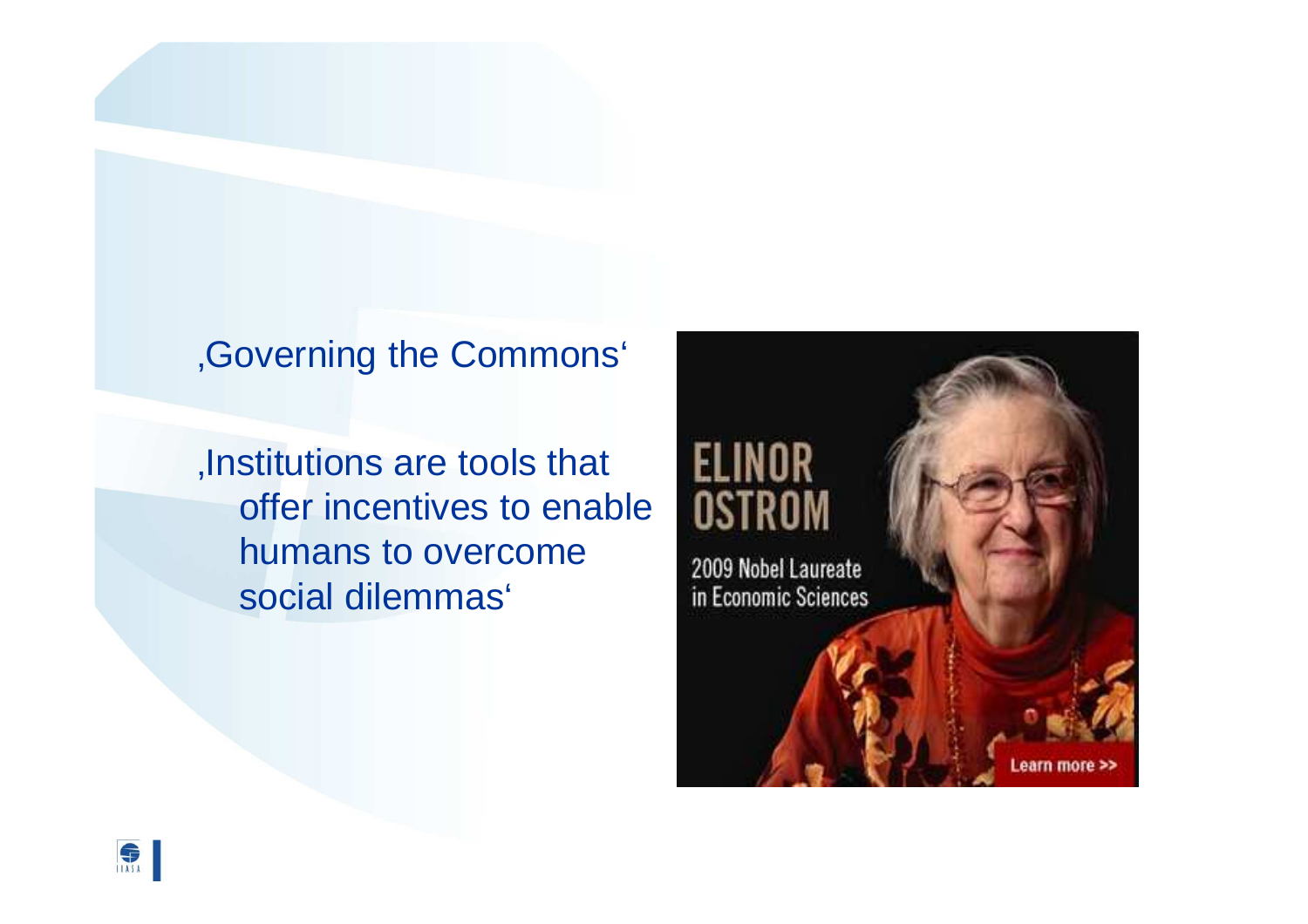## Pool punishment

Yamagishi (1986) etc: Players contribute G to punishment fundsbefore the Public Good game Free riders pay fine B

Again, emerges only if game is voluntary(Sigmund, De Silva, Nowak,Traulsen, Hauert, Nature 2011)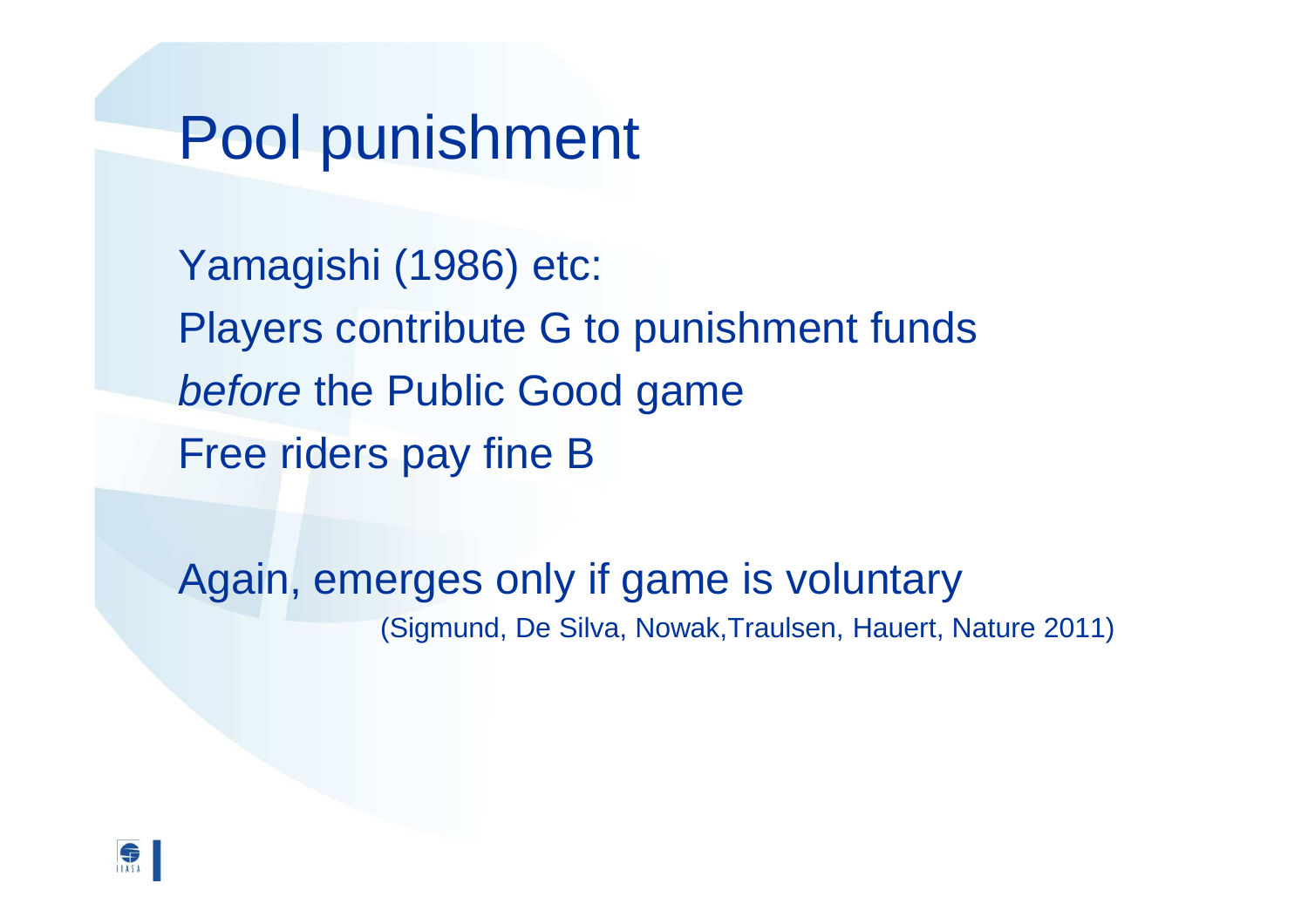## **Conclusion**

Whether in conditions of anarchy(peer punishment, i.e., self-justice)or if institutions provide the sanctions,

voluntary participation promotes cooperation (a social contract strengthens authorities)

**No rational deliberation, just social learning**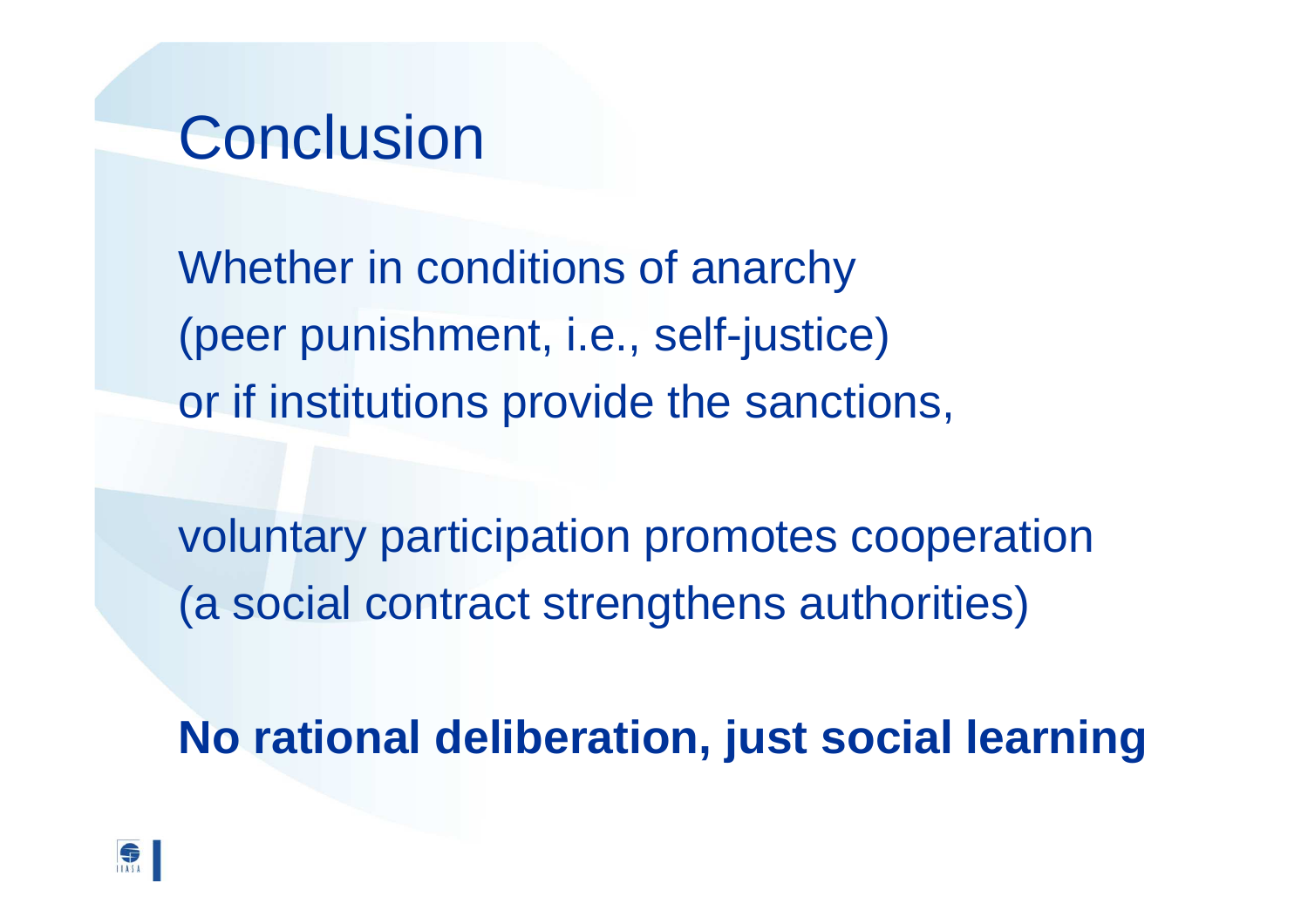## Social contract

Jean-Jacques Rousseau:

, Man is born free, and everywhere men are in chains'

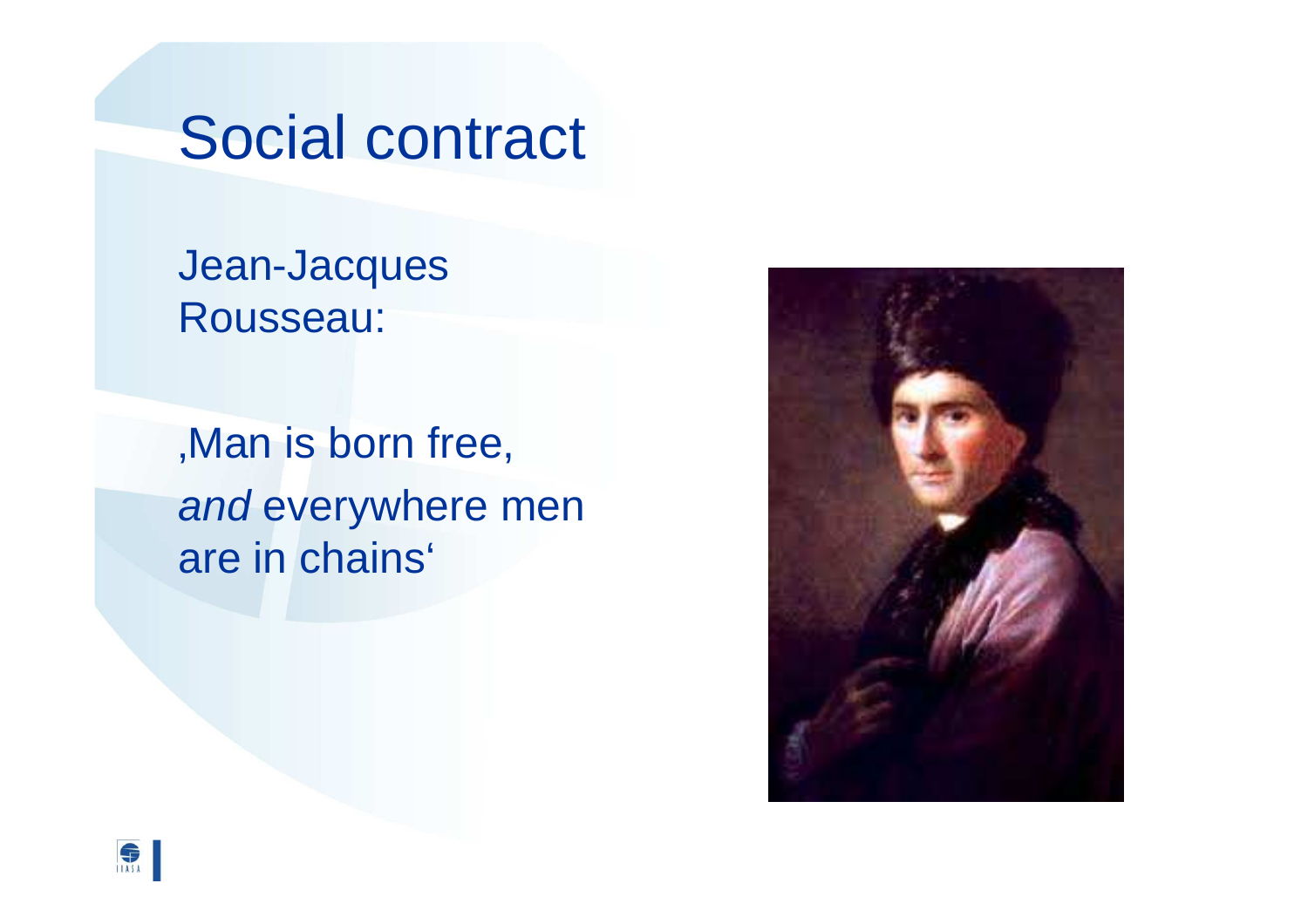